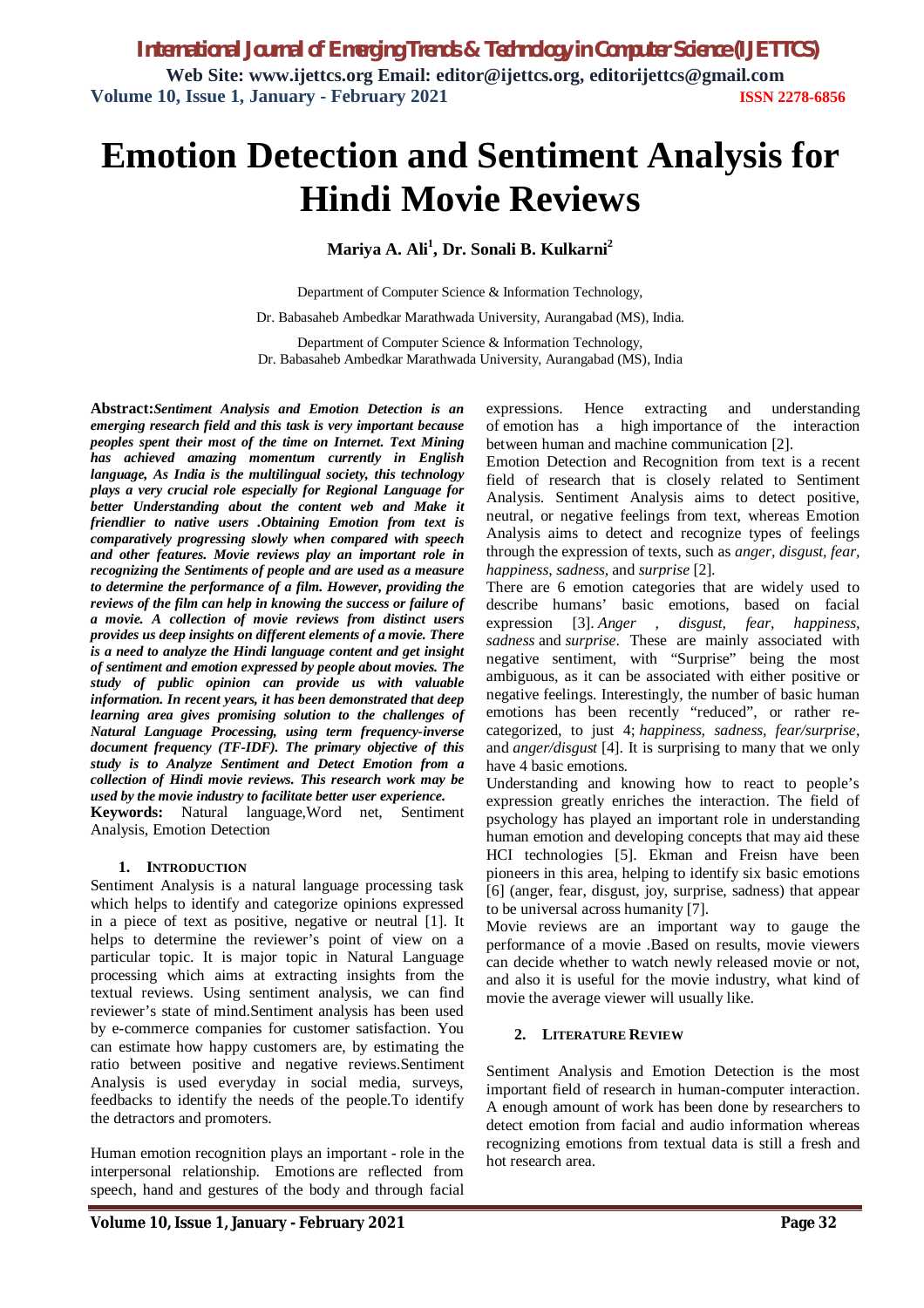## *International Journal of Emerging Trends & Technology in Computer Science (IJETTCS)* **Web Site: www.ijettcs.org Email: editor@ijettcs.org, editorijettcs@gmail.com Volume 10, Issue 1, January - February 2021 ISSN 2278-6856**

Compared to English very few research work has been done related to sentiment analysis in Hindi. The earliest of them was by Aditya Joshi, Balamurali AR, Pushpak Bhattacharya[9]. They proposed that a fall-back strategy could be adopted for doing sentiment analysis for a new language. They suggested that we could first of all train a sentiment classifier on in-language labeled corpus and use it to classify a new document. This approach follows three techniques: First In-Language Sentiment Analysis, Second in Machine Translation, Third in Resource-based sentiment analysis. They developed Hindi Senti Wordnet by representing words of English Senti Wordnet by their Hindi Similar words. Efficiency accomplished by them is 78.14. An important contribution to Hindi Polarity Classification was done by Bakliwal et al<sup>[10]</sup>. Their major contribution was that they created a resource for Hindi by using Hindi WordNet to retrieve synonyms and antonyms of a given word in Hindi for which they knew the polarity and then assigned the similar polarity to synonyms and opposite polarity to antonyms. A Hindi subjective dictionary constructed and discussed in [10] contains a list of 45 adjectives and 75 adverbs. Comparatively, the same action

adverb seed list. An efficient approach was developed by Namita Mittal, Basant Agrawal, Prateek P. [11] developed a useful technique which is based on discourse relation and negation for analyzing sentiment. The annotated corpus for Hindi language was developed and existing Hindi SentiWordNet (H-SWN) was improved by adding more ideas to it into it They proposed heuristics for managing negation and discourse that affected in searching of sentiments. 80% accuracy was obtained by algorithm proposed by them.

but 25 of each in adverb collection were added in the

Another important work was done Piyush Arora, Vasudev Verma [12]. proposed graph-based technique for developing a subjective dictonary for the Hindi Language which is confided on Wordnet. At first, they build a small list of root words and continued it using wordnet, similar and opposite words Each of them from record is taken into consideration as vertex and connected accordingly to similar and dissimilar words. They achieved 74% correctness on the classification of reviews and 69% in agreement with human interpreter.

Namam Bansal et al [13] proposed a semi-supervised approach to train a Deep Belief Network on a small percentage of labeled data and assign polarity to unlabeled data. They used semi-supervised learning because supervised polarity classification systems are domainspecific and hence systems trained on one dataset typically perform much worse on a different dataset. They also stated that annotating a large amount of data could be an expensive process.

A novel approach was proposed by Richa Sharma et al[14] in which they developed a Hindi language opinion mining system to classify reviews as positive, negative or neutral. They also handled negation in their proposed system. Instead of using Wordnet, they developed their own Hindi dictionary to determine the polarity of Hindi reviews.

As far as Indian Languages are concerned, we can see small amount of work done in Hindi and Bengali Das and Bandyopadhyay[15]developed technique for sentence level emotion detection based on tagged words(Emotion) elements obtained by an automatic classifier then applied on the Semi Evaluation Affect which sense data. an emotion based information retrieval system can use the resulting emotion tagger for recovering documents which will then match the user defined query and Emotion requirement.

Aditya Joshi, Balamurli, pushpak Bhattacharya [16] propsed sentiment analysis (cross-lingual) for Indian Languages. They developed replica for linking sentiments of two languages to beat the language gap and accuracy. 72% and 84% Precision was accomplished for Hindi and Marathi sentiment classification Subsequently.

Maryam Hasan Elke, Rundensteiner, Emmanuel Agu<sup>[17]</sup> Detected Emotions in Twitter Messages(Automatically detecting and classifying the emotions expressed by Twitter messages). In addition, they measured the public mood of people in a community Proposed Emotex which classify twitter messages into classes they used well-established models to detect human mood ie. Circumplex mode.

In the discipline of sentiment analysis, lesser work has been done in the Hindi language. First analysis was done in Hindi, Bengali, and Marathi language. Das and Bandopadhya[18] developed senti wordnet for Bengali language utilizing English-Bengali dictionary 35,805 words were generated by them.

Das and Bandopadhya[19] developed 4 schemes to estimate the sentiment of a word. The first scheme developed by was an interactive game which restored annotated words with their polarity. In the second scheme, utilization of bilingual English and other Indian Language dictionaries to estimate the polarity. In the third scheme, utilization of wordnet and synonym-antonym relation to estimate the polarity. In the fourth scheme, the polarity is estimated by learning from pre-annotated dataset.

Pang & Lee[20] work is standard in a sentimental analysis of movie review. They considered the problem of ordering archives, not by topic, however by overall sentiment, example To decide a review is pleasant or awful. They assume, that old machine learning methods give excellent outcomes over human-created guidelines. They additionally differentiate portions [34] and generate productive systems for detecting minimum cuts in graphs; this naturally supports readiness of cross-sentence appropriate instruction, which gives a promising aim for coordinating inter-sentence level logical data with the customary dictionary of words features.

Singh et al. [21] proposed an experimental study on the Senti Word Net technique for figuring out the performance of record aligned Emotional Analysis of Movie survey and Blog posts. Researchers performed difference in semantic features, scoring schemes and thresholds of SentiWordNet Approach with two most important machine learning approaches i.e. Naive Bayes and SVM. The identical execution of the methodologies for both movie as well as blog reviews is characterized over standard execution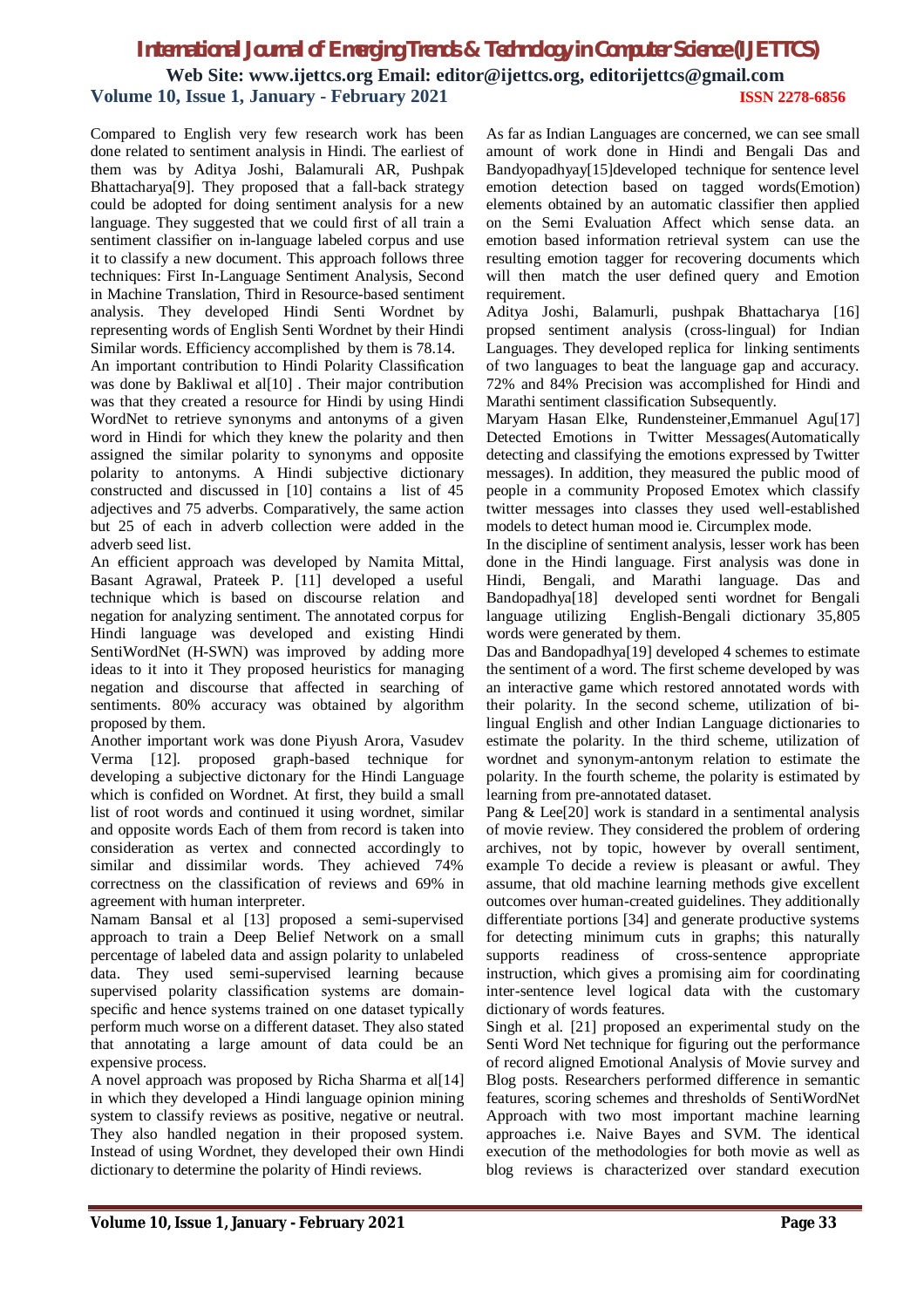## *International Journal of Emerging Trends & Technology in Computer Science (IJETTCS)* **Web Site: www.ijettcs.org Email: editor@ijettcs.org, editorijettcs@gmail.com**

#### **Volume 10, Issue 1, January - February 2021 ISSN 2278-6856**

assessment measurements of Accuracy, F-measure and Entropy.

Tirath Prasad Sahu and Sanjeev Ahuja [22] obtained features which are strongly effective in deciding the margin of the movie reviews and they used computation linguistic methods preprocessing of the information. Character impact analysis is also carried out by researchers in this paper by computing information gain for each character for making a small feature set. Six classification techniques are considered on this approach and found that Random Forest outperforms an accuracy of 88.95%.

Bruno Ohana[23], Brenden Tierney assesses the use of SentiWordNet to the task of document-level sentiment classification using the Polarity data set for film reviews conferred in [24]. similar to the methods presented in. A clarification to this method consisted of building a data set of characters initiated from SentiWordNet scores, following a careful evaluation of the data set and SentiWordNet. Each set of terms share the same meaning in SentiWordNet (synsets) which is combined with two numerical scores ranging from 0 to 1, each indicating the synset's positive and negative bias.

Kishori K. Pawar, Pukhraj P Shrishrimal, R. R. Deshmukh[25] presented short notations of tweets, When any one analyze sentiment from tweets, he has to do it in a specialized aspect of sentiment analysis. Here the knowledge about Twitter Sentiment Analysis is given. Different methods and techniques are discussed in a comparative manner by them The accuracy/ result of each method enables them to imagine the efficiency of applied technique in respective circumstances.

#### **3. METHODOLOGY**

In this Research work used following Dataset and Feature Extraction Methods.

#### **3.1. Dataset Description**

We have used 250 sentences (125 positive and 125 negative) of movie reviews available from IIT Bombay for research purposes . In addition to this, we have manually collected and labeled around 750 sentences of movie reviews (375 positive and 375 negative reviews) Hindi review s In total, we have a dataset of 1000 movie reviews.

#### **Some of Positive Reviews:**

0000000000-000000000000

#### 000000000000000000000000000000 0000000000000000000000000000000 0000000

#### **Some of Negative Reviews:**

0000000000000000000000000000000

#### 000000000000000000000000000000000 00000

#### 0000000000000000000000000000000 0000000000

#### *3.2. Feature Extraction*

Once the preprocessing of data is done, we compute the feature matrix using the TF-IDF and unigram model.

#### *3.2.1. TF-IDF algorithm*

In our code, we have used TfidfVectorizer() function available in scikit-learn library [28]. It is used to convert a collection of raw documents to a matrix of TF-IDF features. The goal of using TF-IDF instead of the raw frequencies of occurrence of a token in a given document is to scale down the impact of tokens that occur very frequently in a given corpus and that are hence empirically less informative than features that occur in a small fraction of the training corpus[29].

#### *3.2.2. Unigram model*

Unigram model considers each word at a time. It doesn't take word ordering into account, so the order doesn't make a di $\square$ erence in how words are tagged or split up. In this model, we create a lexicon containing all the words that occur in any review of our dataset[30]. Lexicons are the set of combined word of all the positive and negative reviews. We consider only those words in the lexicon which have frequency count in a specific range in order to eliminate those words that do not contribute much in sentiment classification. We generate a feature matrix of size m\*n (where  $m=$  number of reviews in our dataset and  $n=$ number of words in the lexicon). For each element of the matrix, if that lexicon word occurs in the review, the element is assigned frequency count of that word in the review

#### *3.3. Deep Belief Network Classification*

This approach is based on training the classifiers on the same language as the text. It relies heavily on availability of resources in the same language to analyze the sentiment. Thus all training text, testing text are in Hindi language[31]. The feature representation(Term frequency or TF-IDF) can be varied to see the e $\square$ ect on DBN classification on Hindi reviews. In this approach, we use a DBN to train and test the data. We know TF-IDF can be a better way of feature matrix generation as it reduces  $e$  $\Box$  ect of very frequent words in document.

DBNs can be viewed as a composition of simple, unsupervised networks such as restricted Boltzmann machines (RBMs) [33] where each sub-network's hidden layer serves as the visible layer for the next. An RBM is an undirected, generative energy based model with a "visible" input layer and a hidden layer and connections between but not within layers.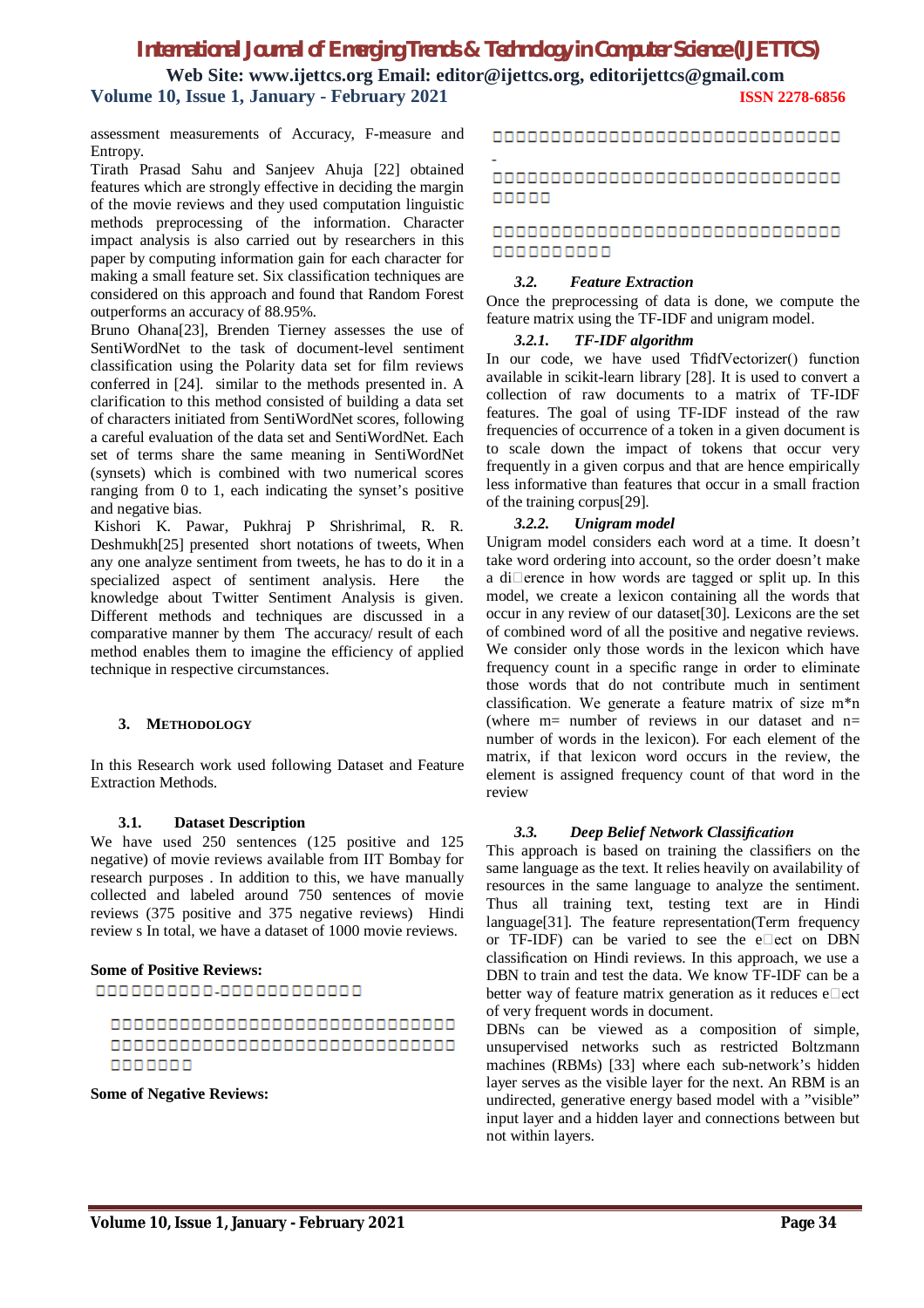# *International Journal of Emerging Trends & Technology in Computer Science (IJETTCS)* **Web Site: www.ijettcs.org Email: editor@ijettcs.org, editorijettcs@gmail.com Volume 10, Issue 1, January - February 2021 ISSN 2278-6856**







#### **4. EXPERIMENTAL ANALYSIS AND RESULTS DISCUSSION**

In this project, we have used the dataset of 1000 movie reviews in Hindi. They are manually labeled into two classes- positive and negative. Then we have generated a feature matrix using TF-IDF and unigram models.

1. Precision: Precision is defined as portion of true positive predicted instances among all positive predicted instances.

Precision =  $tp/tp + fp$ 

2. Recall: Recall is calculated as portion of true positive predicted instances against all actual positive instances. Recall  $=$ tp /tp + fn

3. Accuracy: Accuracy basically is the portion of true predicted instances against all predicted instances.

Accuracy =  $\frac{tp+tn}{tp+tn+fp+fn}$ 

4. F-measure: F-measure is the combination of Presicion and Recall and is calculated as:

F-Measure= <sup>2∗Precision∗Recall</sup> Recall + Precision

#### *4.1. Result Analysis*



**Figure 2:Output 1**







**Figure 5:Output 4**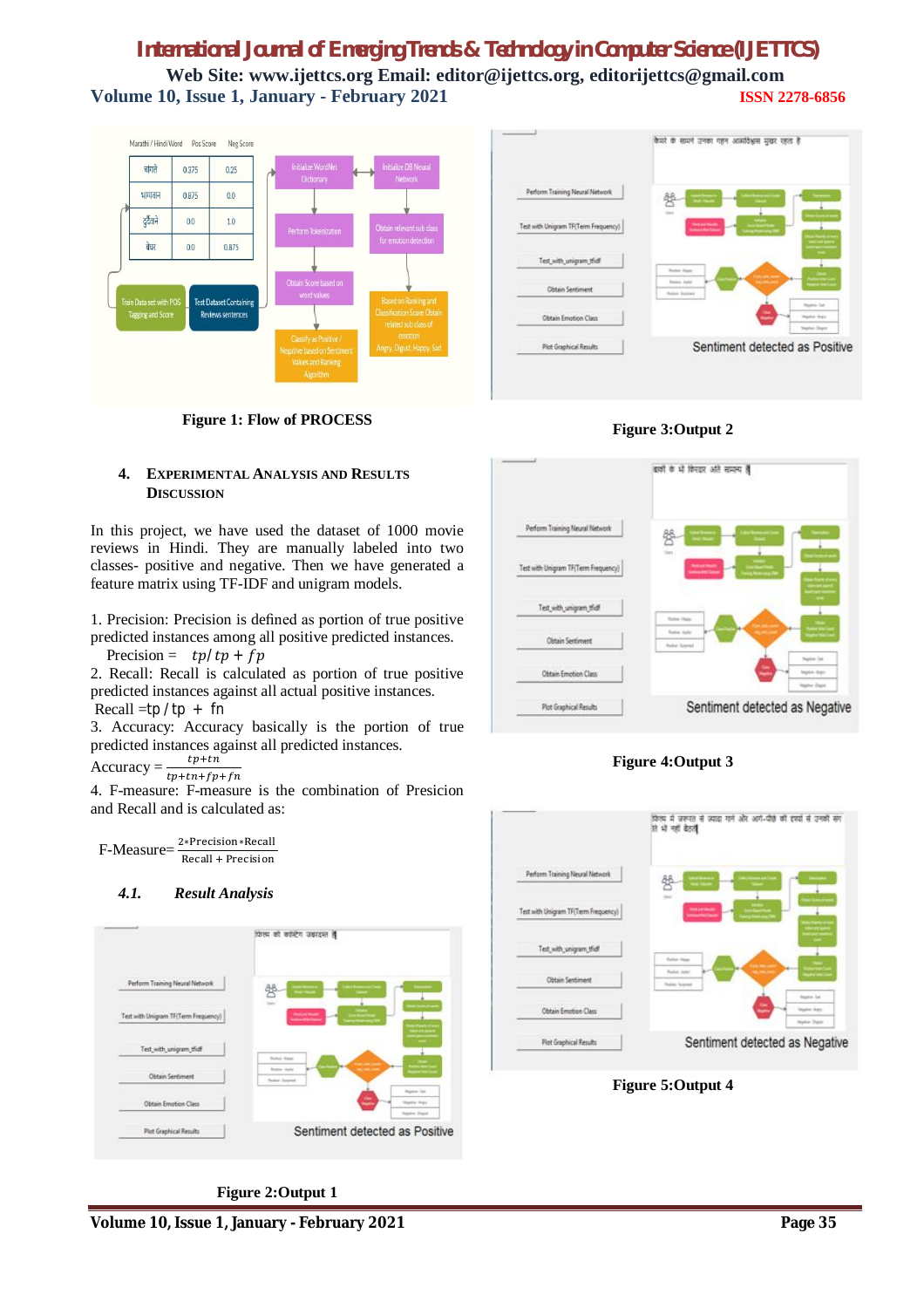# *International Journal of Emerging Trends & Technology in Computer Science (IJETTCS)* **Web Site: www.ijettcs.org Email: editor@ijettcs.org, editorijettcs@gmail.com Volume 10, Issue 1, January - February 2021 ISSN 2278-6856**





**Figure 6:Output 5**







**Figure 8:Output 7**

**Figure 9:Output 8**

#### **4.2. Performance Measurement**

Accuracy for Emotion Analysis:85.723% Precision for Emotion Analysis : 83.3473% Recall for Emotion Analysis: 71.60% F-Measure for Emotion Analysis : 76.3953% Accuracy for Sentiment Analysis:91.245% Precision for Sentiment Analysis : 89.4732% Recall for Sentiment Analysis: 77.40% F-Measure for Sentiment Analysis : 82.6741%



**Figure 10: Performance Measure Visualization**

# **5. Conclusion**

Sentiment Analysis and Emotion detection is an emerging research field and this task is very important because peoples spent their most of the time on web. In this Research work Hindi Movie Reviews dataset of 1000 movie reviews is collected and analyzed. Movies lets us understand bit more about different hopes, aspirations, dreams, and fears Watching films can change our perspective on people and issues we encounter everyday, as well as increase our understanding and sensitivity to people and issues in places we may never visit . In India, there has been a need for regional languages interfaces for better understanding about the web content and make it more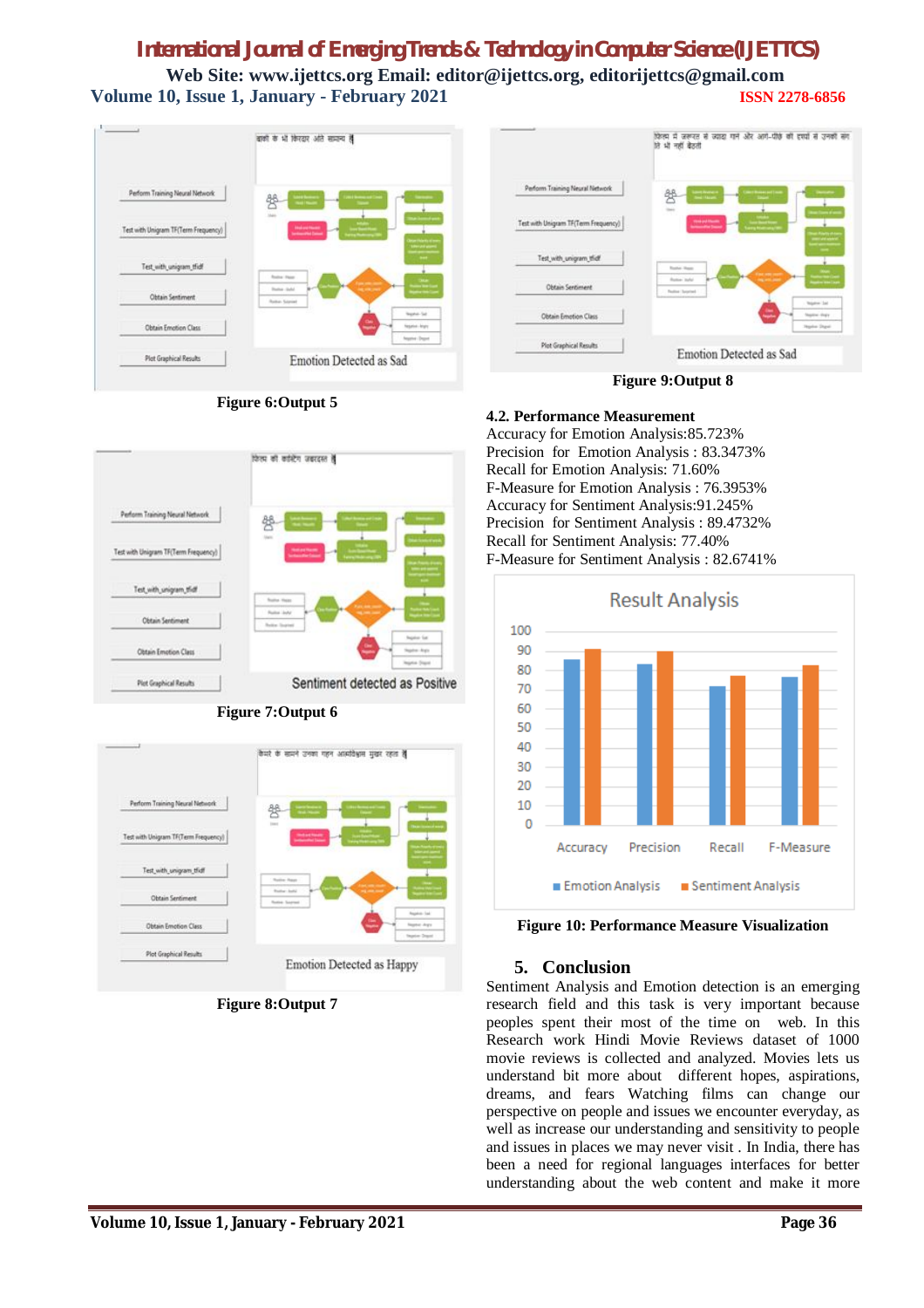### *International Journal of Emerging Trends & Technology in Computer Science (IJETTCS)*

**Web Site: www.ijettcs.org Email: editor@ijettcs.org, editorijettcs@gmail.com Volume 10, Issue 1, January - February 2021 ISSN 2278-6856**

user-friendly to native users. Obtained Accuracy for Sentiment Analysis is 91.245% and Accuracy for Emotion Analysis:85.723%. By Movie Review Analysis we can get an overall understanding of how the film is, and whether it suits your liking, It gives an inclination, on the negative or positive side allowing you to make up your mind,

In this paper we have done literature survey and found that there are various methods explained which defines the sentiment analysis and emotion detection with respect to different aspects along with data set usedExperimental Analysis and Results Discussion.

#### **REFERENCES**

- [1] Sentiment Analysis wikipedia. https://en.wikipedia.org/wiki/Sentimentanalysis
- [2] Paul Ekman. 1993. Facial expression and emotion. American Psychologist, 48(4), 384–392.
- [3] Rachael E. Jack, Oliver G.B. Garrod, Philippe G. Schyns , "Dynamic Facial Expressions of Emotion Transmit an Evolving Hierarchy of Signals over Time." Current Biology, Volume 24, Issue 2, p187– 192, 20 January 2014
- [4] Litman, Diane J., and Kate Forbes-Riley. "Predicting student emotions in computer-human tutoring dialogues." In Proceedings of the 42nd Annual Meeting on Association for Computational Linguistics, p. 351. Association for Computational Linguistics, 2004.
- [5] H. Kobayashi and F. Hara, Recognition of Six Basic Facial Expressions and Their Strength by Neural Network,º Proc. IntelWorkshop Robot and Human Comm., pp. 381-386, 1992.
- [6] Ratliff, Matthew S., and Eric Patterson. "Emotion recognition using facial expressions with active appearance models." In Proceedings of the Third IASTED International Conference on Human Computer Interaction,(Innsbruck, Austria), pp. 138- 143. 2008.
- [7] A. Samal and P.A. Iyengar, ªAutomatic Recognition and Analysis of Human Faces and Facial Expressions: A Survey,º Pattern Recognition, vol. 25, no. 1, pp. 65-77, 1992.
- [8] https://www.ukessays.com
- [9] Aditya Joshi, Balamurali AR, Pushpak Bhattacharya, "A fall back strategy for sentiment analysis in hindi",International Conference on Natural LanguageProcessing, 2010.
- [10]A. Bakliwal, P. Arora and V. Vrma. (2012). Hindi Subjective Lexicon:A lexical Resource for Hindi Polarity Classification. The eighthinternational conference on Language Resources and Evaluation(LREC). Hyderabad.
- [11] Namita Mittal, BasantAggarwal, GarvitChouhan,NitinBania, PrateekPareek, "Sentiment Analysis of Hindi
- Review based on based on Negation and DiscourseRelation", International Joint Conference on NaturalLanguage Processing, pp 45-50, 2013.
- [12] PiyushArora, AkshatBakliwal, VasudevVerma, "HindiSubjective Lexicon Generation using WordNet Graph Traversal", IJCLA vol. 3, no. 1, pp. 2539, 2012.
- [13] Bansal, N., Ahmed, U. Z., and Mukherjee, A. Sentiment analysis inhindi. Department of Computer Science and Engineering, Indian Institute ofTechnology, Kanpur, India (2013).
- [14] Sharma, R., Nigam, S., and Jain, R. Polarity detection movie reviews inhindi language. arXiv preprint arXiv:1409.3942 (2014).
- [15] D. Das and S. Bandyopadhyay, "Sentence-level emotionand valence tagging," Cognitive Computation, vol. 4, no.4, pp. 420–435, 2012.
- [16] Balamurali A R, Aditya Joshi, Pushpak Bhattacharyya,"Cross-Lingual Sentiment Analysis for Indian Languages using Linked WordNets", COLING 2012, pp. 73-8, 2012.
- [17] Maryam Hasn, ElkeRundensteiner, Emmanuel Agu, "Detecting Emotions in Twitter Messages", ASE BIGDATA, 27-31.
- [18] Amitava Das, SivajiBandopadaya, "SentiWordnet forBangla", Knowledge Sharing Event -4: Task, Volume2,2010.
- [19] Amitava Das, SivajiBandopadaya, "SentiWordnet forindian language", Workshop on Asian LanguageResources, pp. 56-63, Beijing, China, 21-22 August 2010.
- [20] Pang, Bo, Lillian Lee, and ShivakumarVaithyanathan."Thumbs up?: sentiment classification using machine learning techniques." Proceedings of the ACL-02conference on Empirical methods in natural language processing-Volume 10. Association for Computational Linguistics, 2002.
- [21] Singh, V. K., et al. "Sentiment analysis of movie reviews:A new feature based heuristic for aspect-level
- sentiment classification." Automation, Computing, Communication,Control and Compressed Sensing<br>
(iMac4s). 2013 International Multi-Conference  $(iMac4s)$ , 2013 International on.IEEE, 2013.
- [22] Tirath Prasad Sahu and SanjeevAhuja, "SentimentAnalysis of Movie Reviews: A study on Feature Selection & Classification Algorithms", IEEE, 2016.
- [23] Pang B., Lee L. (2004). A Sentimental Education: Sentiment Analysis Using SubjectivitySummarization Based on Minimum Cuts. Proceedings of the ACL, 2004.
- [24] BrunoOhana and Brendan Tierney 2009 Sentiment classification of reviews using SentiWordNet School of Computing 9th. IT & T Conference
- [25] Kishori K. Pawar, Pukhraj P Shrishrimal, R. R. Deshmukh (2015) Twitter Sentiment Analysis: A Review International Journal of Scientific & Engineering Research, Volume 6, Issue 4,957-964
- [26] Nanda, Charu, Mohit Dua, and Garima Nanda. "Sentiment analysis of movie reviews in hindi language using machine learning." In 2018